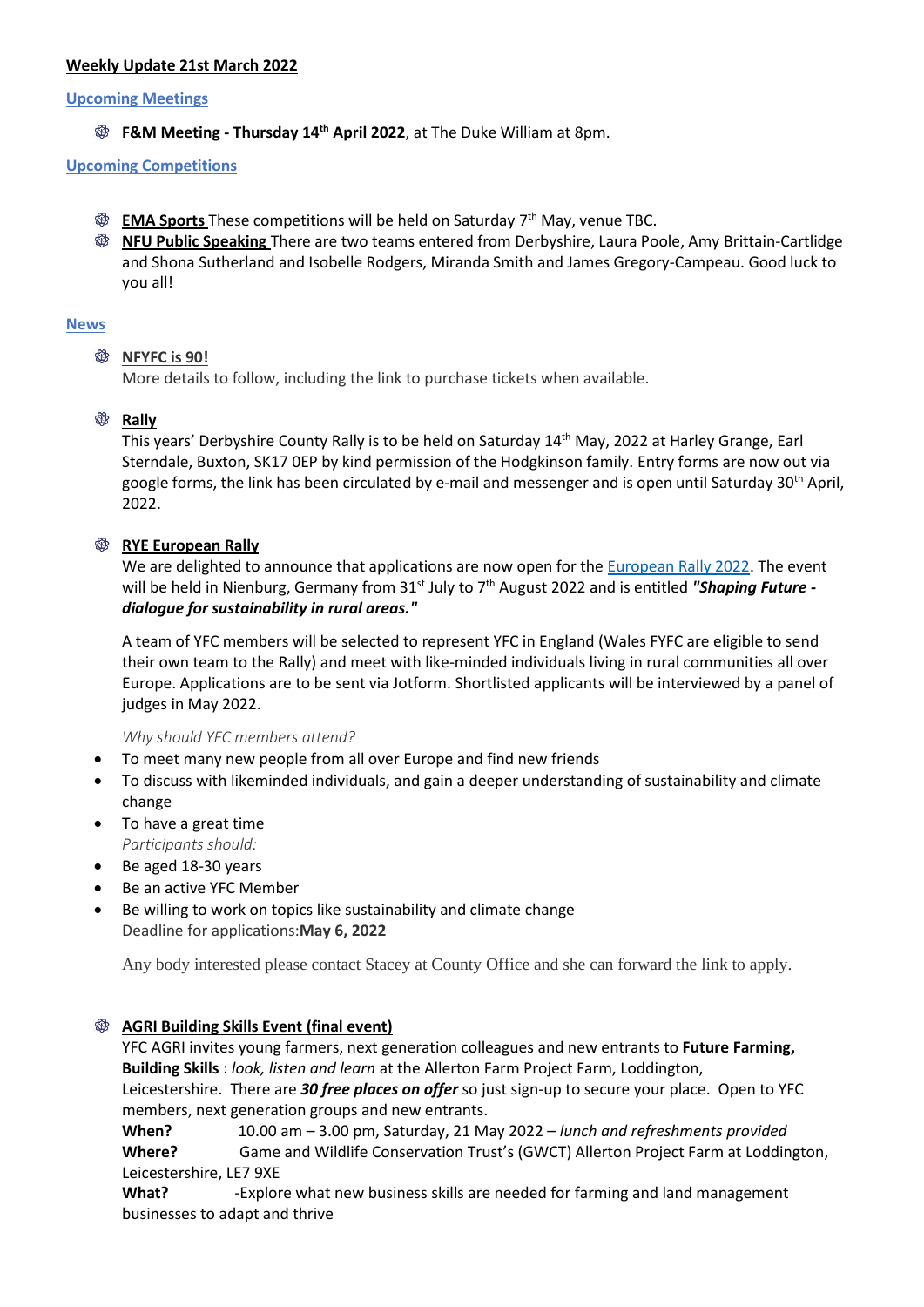# -Farm walk -Discuss the new market trends

-Share ideas and information with next generation colleagues

-Consider what you will do next to help your business or career progress

**Sign-up:** <https://form.jotform.com/220933269075358>

**Parental consent:** <https://form.jotform.com/220933189103351>

# **<sup><b>** $\circledR$  **Peak Farmers Group** – A message from the Farming Life Centre:</sup>

We wanted to let you know about the new Peak Farmers Group which we are helping to facilitate.

The new group is entirely farmer driven and all of its events are based on ideas put forward by a steering group made up of commercial farmers from within the Peak District.

The aim of the group is to host a series of events and publish a regular newsletter to help all farmers in the Peak District keep up to speed with, and prepare for, the many changes ahead while creating opportunities for you to find out what's new in the industry that could benefit you and your farm business.

There will be opportunities for farmers to learn about new funding and grant schemes as well as innovative methods and techniques through farm walks, field trips, discussion groups and talks. The group will also provide some social events and create opportunities for local farmers to meet, share ideas and learn from one another.

The key focus is to give you access to as much knowledge and information as possible and give you a clear understanding of the opportunities available to help make your farm business as commercially viable, sustainable and resilient to change as possible.

All of the events will be free to attend and open to all farmers in the Peak District and surrounding area. Events will take place both in the daytime and evening in the hope that the group can be accessible to all.

Forthcoming events include:

- Tuesday 26th April, 11am 2.30pm, Flagg Hall Farm, Buxton Farm Walk: How to grow grass for less Looking at improving grazing efficiency and grassland management. Explore the benefits of herbal leys and Spring whole crop. Hear from Rusty Mycock and Kate Phillips on improving grazing efficiency and optimising output across dairy, beef and sheep systems. Learn about current opportunities for farmers looking to reduce inputs and costs from Catchment Sensitive Farming Officer Mark Taylor. Pie and pea lunch included, all welcome.
- Tuesday 7th June, 7.30pm 9pm, Massey Feeds Holmes Chapel Mill Mill Tour: Gain a glimpse into the world of animal feed manufacture. Hear about Massey's sustainable ruminant feeds with no palm kernel or soya products – a UK  $1^{st}$ ! Supper and transport included. All welcome.

To join the Peak Farmers Group, for more information or to book a place/s on any of our future events please don't hesitate to get in touch (Anybody needing contact details please contact Stacey at DFYFC). You can also keep up to date with our latest news by following the group on social media (Facebook and Instagram), by searching for Peak Farmers Group.

### **Langford Vets**

Langford vets held a zoom session on Alpacas and the run up to birth. A copy of the video will be available at [www.langfordvets.co.uk/farm/client-meeting-videos/](http://www.langfordvets.co.uk/farm/client-meeting-videos/)

# **<sup><b>&</sup>** Pleasley YFC Charity Tractor Run & Fete</sup>

Saturday 16<sup>th</sup> April 2022. Tractors to arrive at 10am. Starting and ending at Wards of Troway (S21 5RU). BBQ, raffle, games and more to follow the tractor run. £15 per tractor and driver, £5 per passenger. Drivers get a free bacon cob.